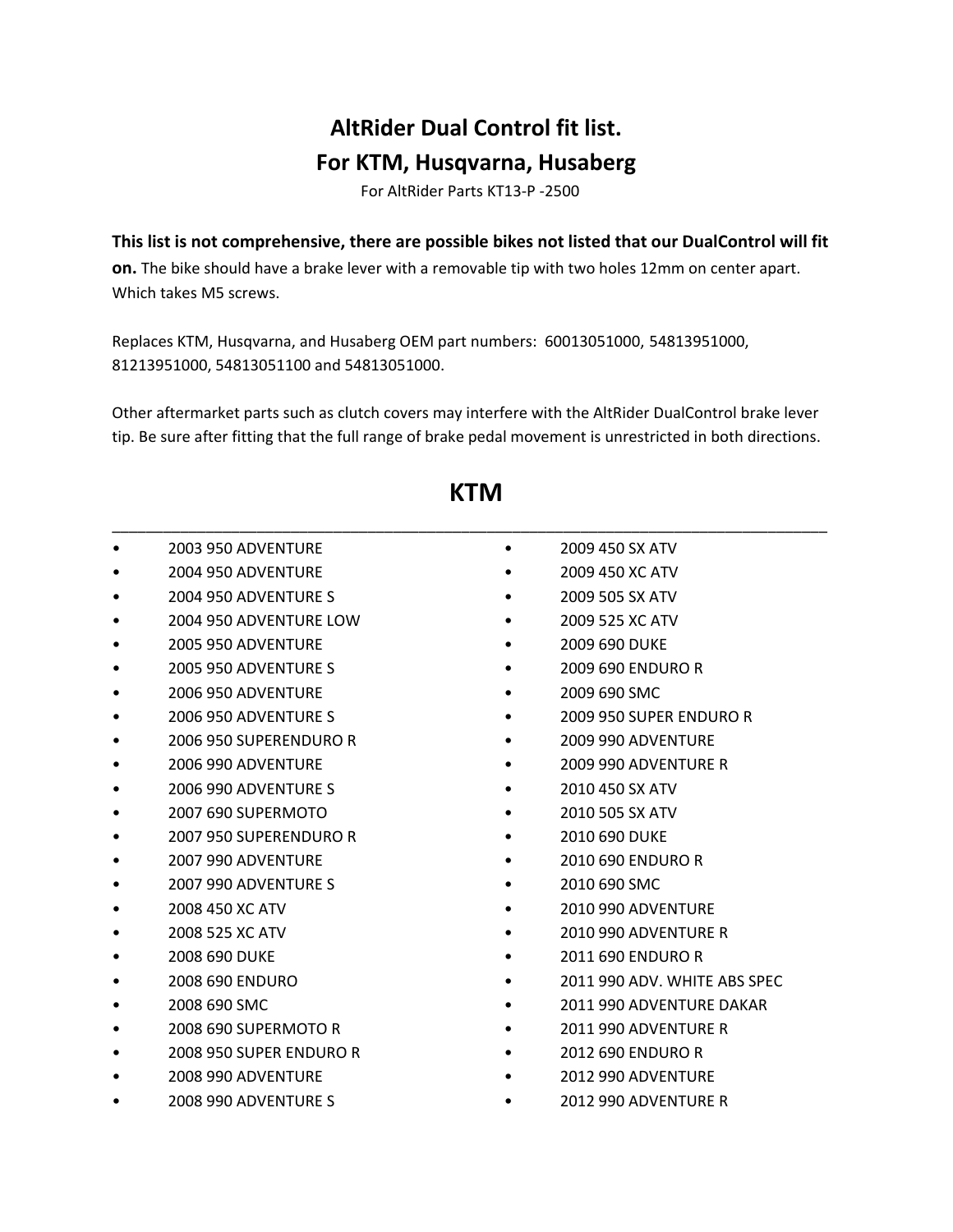- 2013 690 DUKE
- 2013 690 ENDURO R
- 2013 990 ADVENTURE BAJA
- 2013 990 SMT
- 2012 990 SMT
- 2011 990 SMR
- 2011 990 SMT
- 2010 990 Supermoto T
- 2010 990 Supermoto R
- 2007 950 Supermoto
- 2007 950 Supermoto R
- 2005 950 Supermoto
- 2003 250 SX
- 2003 250 SXS
- 2003 85 SX
- 2004 105 SX
- 2004 125 SX
- 2004 125 SXS
- 2004 200 EXC
- 2004 200 EXC
- 2004 200 SX
- 2004 250 EXC
- 2004 250 EXC
- 2004 250 EXC
- 2004 250 EXC-G RACING
- 2004 250 SX
- 2004 250 SXS
- 2004 300 EXC
- 2004 300 MXC
- 2004 400 EXC
- 2004 400 EXC-G RACING
- 2004 450 EXC RACING
- 2004 450 EXC RACING SIX-DAYS
- 2004 450 EXC-G RACING
- 2004 450 MXC-G RACING
- 2004 450 SMS
- 2004 450 SX RACING
- 2004 450 SXS RACING
- 2004 450 XC CROSS COUNTRY
- 2004 525 EXC RACING
- 2004 525 EXC RACING SIX.DAYS
- 2004 525 EXC-G RACING
- 2004 525 MXC‐G RACING
- 2004 525 SX RACING
- 2004 525 SX SUPERMOTO
- 2004 540 SXS RACING
- 2004 85 SX 85 Sx
- 2005 125 SX
- 2005 125 SX TYLA RATTRAY
- 2005 125 SXS
- 2005 200 EXC
- 2005 200 EXC
- 2005 250 EXC
- 2005 250 EXC
- 2005 250 EXC RACING
- 2005 250 SX
- 2005 250 SX‐F
- 2005 250 SXS
- 2005 300 EXC
- 2005 300 EXC
- 2005 300 EXC SIX‐DAYS
- 2005 300 MXC
- 2005 400 EXC RACING
- 2005 400 EXC-G RACING
- 2005 450 EXC RACING
- 2005 450 EXC RACING SIX‐DAYS
- 2005 450 EXC-G RACING
- 2005 450 MXC‐G RACING
- 2005 450 SMR‐
- 2005 450 SX RACING
- 2005 450 SX STEVE RAMON
- 2005 450 SXS RACING
- 2005 525 EXC RACING
- 2005 525 EXC RACING SIX.DAYS
- 2005 525 EXC‐G RACING
- 2005 525 MXC-G RACING
- 2005 525 SMR
- 2005 525 SX RACING
- 2005 525 SX SUPERMOTO
- 2005 540 SXS RACING
- 2005 85 SX 17/14 85 Sx
- 2005 85 SX 19/16 85 Sx
- 2006 105 SX
- 2006 125 SX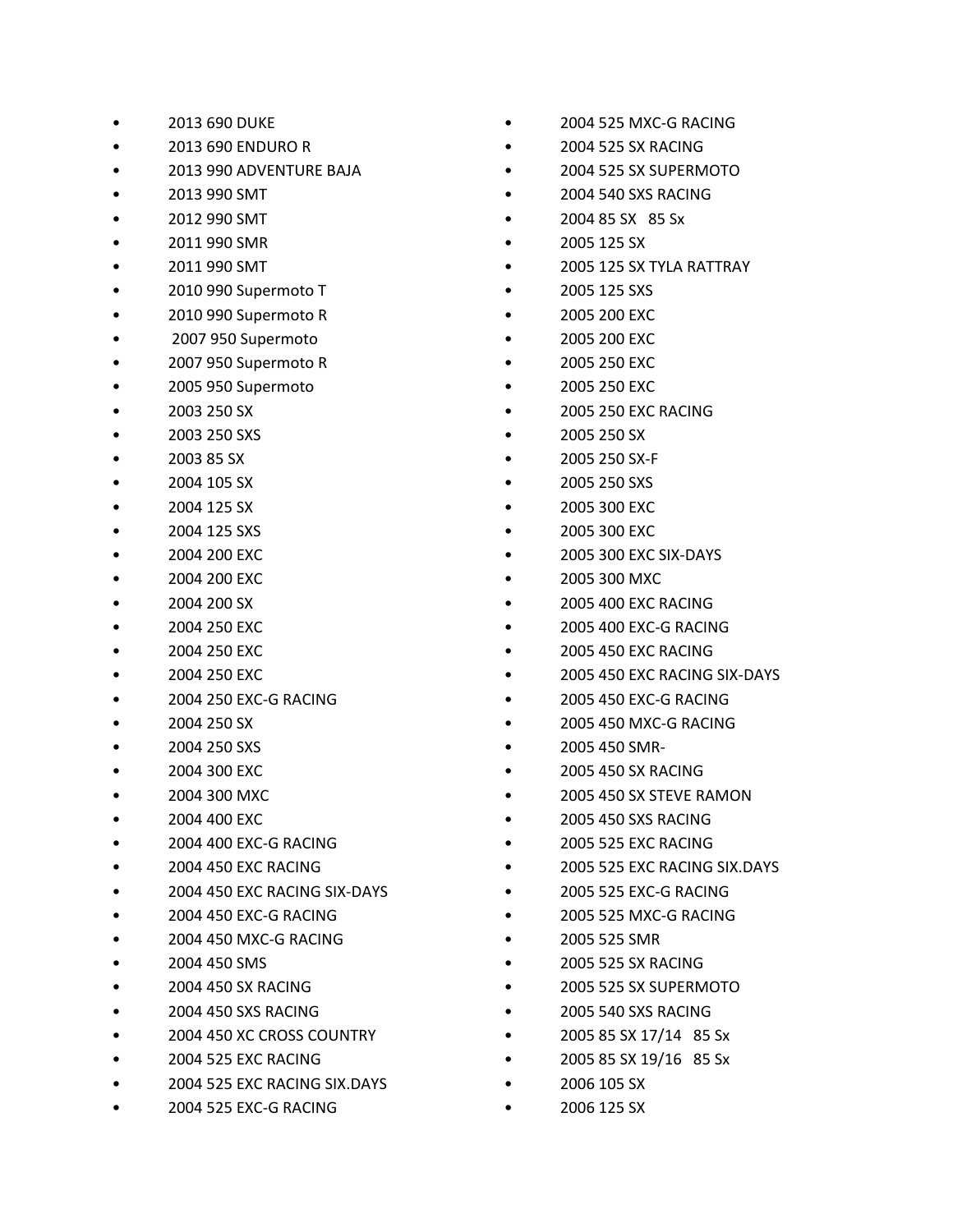- 2006 125 SXS
- 2006 200 EXC
- 2006 200 XC
- 2006 200 XC‐W
- 2006 200 XC-W
- 2006 250 EXC
- 2006 250 EXC RACING
- 2006 250 SX
- 2006 250 SX‐F
- 2006 250 SXS
- 2006 250 SXS-F
- 2006 250 XC
- 2006 250 XC‐W
- 2006 250 XC‐W
- 2006 250 XCF‐W
- 2006 300 EXC
- 2006 300 XC
- 2006 300 XC‐W
- 2006 300 XC‐W
- 2006 400 EXC-G RACING
- 2006 450 EXC RACING
- 2006 450 EXC-G RACING
- 2006 450 SMR
- 2006 450 SX
- 2006 450 SXS
- 2006 450 XC-G RACING
- 2006 525 EXC RACING
- 2006 525 EXC-G RACING
- 2006 525 SX
- 2006 525 XC-G RACING
- 2006 540 SXS
- 2006 560 SMR
- $\bullet$  2006 85 SX 17/14
- 2006 85 SX 19/16
- 2007 105 SX
- 2007 125 SX
- 2007 125 SXS
- 2007 144 SX
- 2007 200 EXC
- 2007 200 XC
- 2007 200 XC‐W
- 2007 200 XC‐W
- 2007 250 EXC
- 2007 250 EXC‐F
- 2007 250 SX
- 2007 250 SX‐F
- 2007 250 SXS
- 2007 250 SXS‐F
- 2007 250 XC
- 2007 250 XC‐F
- 2007 250 XC‐W
- 2007 250 XC‐W
- 2007 250 XCF‐W
- 2007 250 XCF‐W
- 2007 300 EXC
- 2007 300 EXC‐E
- 2007 300 XC
- 2007 300 XC‐W
- 2007 300 XC‐W
- 2007 400 XC‐W
- 2007 450 EXC
- 2007 450 EXC FACTORY RACING
- 2007 450 EXC RACING
- 2007 450 SMR
- 2007 450 SX‐F
- 2007 450 SXS‐F
- 2007 450 XC
- 2007 450 XC‐W
- 2007 450 XC‐W
- 2007 505 SX‐F PRESERIES
- 2007 525 EXC
- 2007 525 EXC FACTORY RACING
- 2007 525 EXC RACING
- 2007 525 XC
- 2007 525 XC‐W
- 2007 525 XC‐W
- 2007 560 SMR
- 2007 85 SX 17/14
- 2007 85 SX 19/16
- 2008 105 SX
- 2008 105 XC
- 2008 125 SX
- 2008 125 SXS
- 2008 144 SX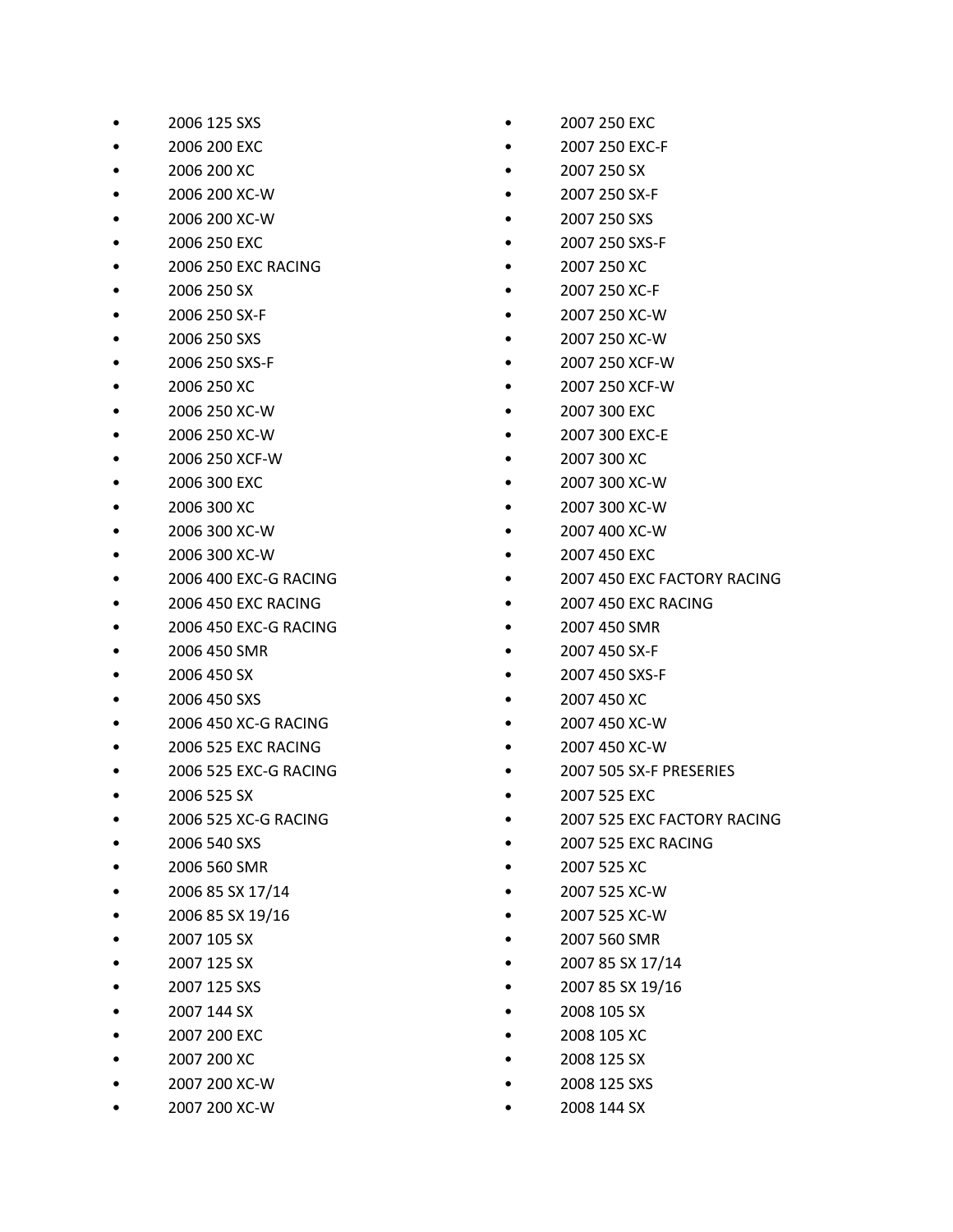• 2008 200 XC

• 2008 250 SX • 2008 250 SX‐F • 2008 250 SXS-F • 2008 250 XC • 2008 250 XC‐F • 2008 250 XC‐W • 2008 250 XCF‐W • 2008 300 XC • 2008 300 XC‐W • 2008 450 EXC-R

- 
- 

• 2008 450 SMR

• 2009 105 XC 19/16

• 2009 400 XC‐W • 2009 450 EXC

• 2009 450 SMR • 2009 450 SX‐F

• 2009 125 SX • 2009 150 SX • 2009 200 XC • 2009 200 XC‐W • 2009 250 SX • 2009 250 SX‐F • 2009 250 XC • 2009 250 XC‐F • 2009 250 XC‐W • 2009 250 XCF-W • 2009 300 XC • 2009 300 XC‐W

• 2008 450 SX‐F • 2008 450 SXS‐F • 2008 450 XC-F • 2008 450 XCR‐W • 2008 505 SX‐F • 2008 505 XC-F • 2008 530 EXC‐R • 2008 530 XCR-W • 2008 85 SX 17/14 • 2008 85 SX 19/16 • 2008 85 XC • 2009 105 SX

• 2008 200 XC‐W

- 2009 65 SX • 2009 65 XC
	-

• 2009 85 XC 17/14 • 2010 105 SX • 2010 150 SX • 2010 150 XC • 2010 200 XC‐W • 2010 250 SX

• 2010 250 SX‐F

• 2010 250 XC • 2010 250 XC‐W

• 2010 300 XC • 2010 300 XC‐W

• 2010 450 SX‐F

• 2010 400 XC-W • 2010 450 EXC

• 2009 85 SX 17/14 • 2009 85 SX 19/16

- 
- 
- 2009 530 XC‐W
- 
- 2009 530 EXC
- 
- 
- 
- 
- 
- 2009 505 XC‐F
- 
- 2009 450 XC‐W
- 
- 2009 450 XC-F
- 

• 2010 450 XC‐W SIX DAYS • 2010 530 EXC

• 2010 450 XC-W CHAMPION EDIT.

• 2010 250 XCF‐W CHAMPION EDIT.

- 2010 530 EXC CHAMPION EDIT.
- 2010 530 XC‐W SIX.DAYS
- 2010 65 SX
- 2010 85 SX 17/14
- 
- 2010 85 SX 19/16
- 2011 105 SX
- 2011 125 SX
- 2011 150 SX
- 2011 150 XC
- 2011 200 XC‐W
- 2011 250 SX
- 2011 250 SX‐F
- 2011 250 XC
- 2011 250 XC‐F
- 2011 250 XC-W